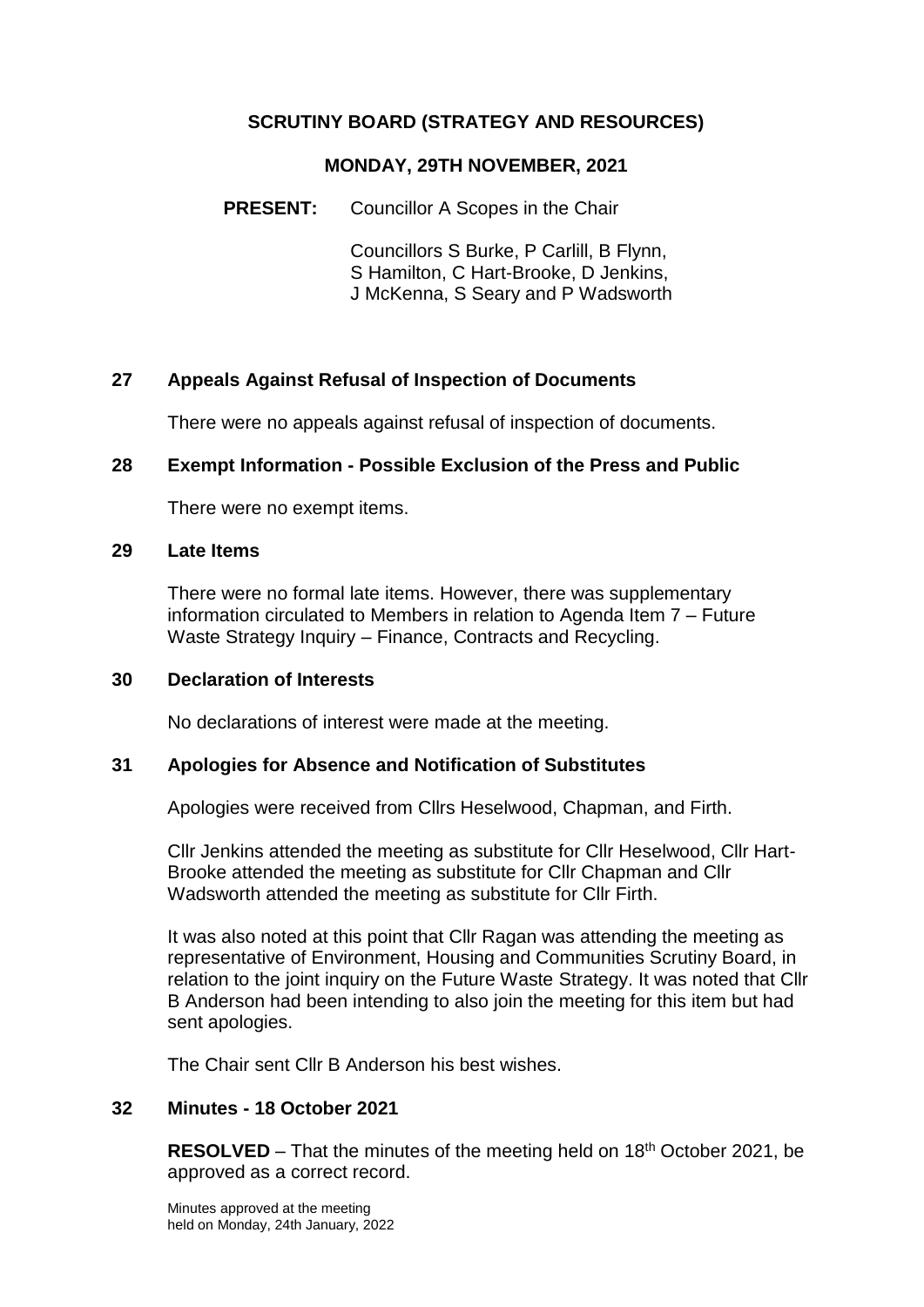### **33 Matters arising**

The PSA informed the Board of the following points:

- Minute 20 Inclusion Agenda Plans are being developed to have staff networks attend the January 2022 meeting to give their views on how the Council is responding to inclusion issues in the workforce.
- Minute 21 Leeds 2023 Additional information requested by the Board had now been sent to Members.
- Minute 25 The Chair and the PSA discussing the request to bring back an item to update the Board on Devolution.
- In October members suggested an additional meeting in December. It was noted that the work programme for the Board was significant and to manage this an additional item has been added to the 13<sup>th</sup> December Working Group to deal with an initial report on the Contact Centre.

# **34 Future Waste Strategy Inquiry - Finance, Contracts and Recycling**

The report from the Head of Democratic Services set out the ongoing inquiry into waste strategy working with the Environment, Housing and Communities Scrutiny Board. The report provided information linked to the service in terms of tonnages of waste collected, costs of the service and contractual matters.

In attendance for this item were:

- James Rogers Director of Communities, Housing and Environment
- John Woolmer Acting Chief Officer Environmental Services
- Cllr Mohammed Rafique Executive Member for Environment and **Housing**
- Polly Cook Chief Officer Sustainable Energy and Air Quality
- Jason Singh Head of Service Environmental Action
- Kevin Mulvaney Head of Finance Communities, Housing and **Environment**
- Rosie Harvey Officer in the Contracts Team, Waste Management
- Amanda Pitt Manager of the Veolia Contract
- Philip Turpin Senior Business Officer Communities, Housing and **Environment**
- Ed Walton Business Officer Communities Housing and Environment
- Robin Akers Commercial Director HW Martin
- Declan Nortcliffe HW Martin
- Scott Francis Head of ERF Operations North Veolia (attended via zoom link)
- Donald Macphail Chief Operating Officer Treatment Division Veolia (attended via zoom link)

Members were provided with a presentation in relation to Waste Managements – Key Contracts.

Members were informed of the following points: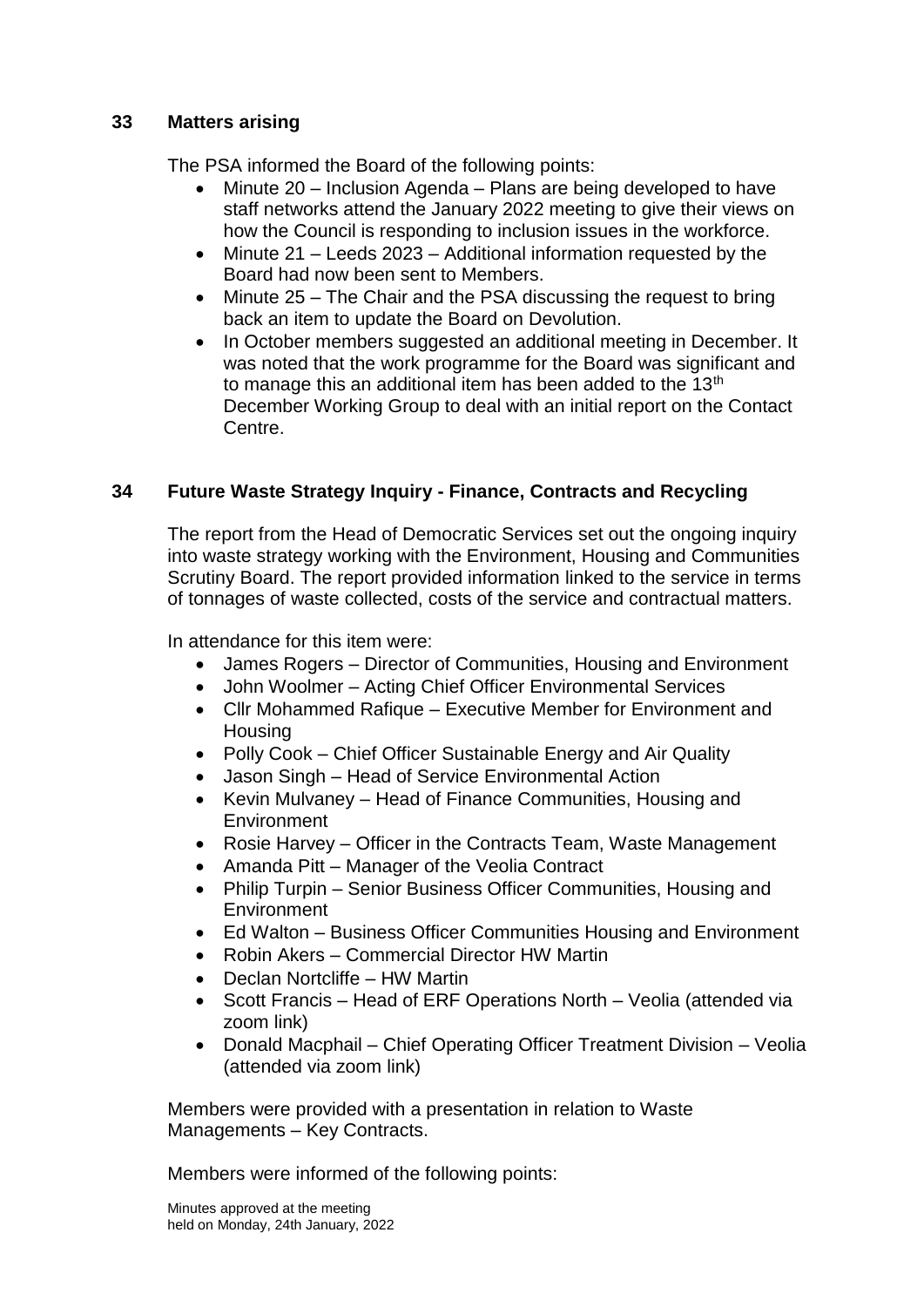- The RERF contract is a 25year PFI contract based on SOPC4 it is a contract only for the treatment of residual waste. It is a design build and operate contract not due to expire until 2041.
- The technical solution offered by Veolia was for a mechanical pretreatment followed by energy recovery from waste that cannot be recycled.
- There are three key targets in the contract:
	- o Landfill diversion
	- o BMW diversion (which is tonnage allowance per year)
	- o Recycling. It was noted that the target for this had been reduced in April 2020 from 10% to 2% with performance for 20/21 at 2.3%. Members were advised that despite efforts made by Veolia recycling had not increased sufficiently to achieve the 10% target. Therefore, with agreement of DEFRA the targets had been reduced for the next seven years. The Board noted that metals are currently the only materials being recycled for a significant compensation payment made by Veolia
- Members were informed of benefits provided by the RERF either by recycling or creating of energy.
- Members noted that the facility also provides a range of other benefits including, up to 11 mega-watts of electricity to the National Grid, provides heat to the Council's District Heating network and has a visitor centre.
- DEFRA support the work at the facility, this is monitored with monthly meetings and quarterly meetings with all PFI contract management teams.
- It was noted that the facility has saved 40,000 tonnes of carbon per year compared to landfill, which was the equivalent to taking 19,500 cars off the road, produced 11MW electricity – enough to power 22,000 homes.
- Over the life of the contract, it is expected to save £7m per annum compared to previous solutions.

Members were provided with a contract overview which included the following information.

- HW Martin Ltd operate a state of the art material recycling facility on Parkside Lane in Leeds. Around 26 RVC vehicles are tipped per day Monday to Saturday which roughly equates to 41,000 tons yearly.
- The current contract ends in November 2023, it was noted that the contract had been extended using Public Contract Regulation 72, as it is currently unclear on the requirements of the Council arising from the Environment Bill, the potential effects from the deposit return scheme, extended producer responsibility and funding opportunities from Government.
- The Board were advised of the pricing mechanism within the contract.
- The presentation showed the process stages and the mechanisms for removing and sorting the various items of waste. It was noted that any waste residue from the process is made into Refuse Derived Fuel.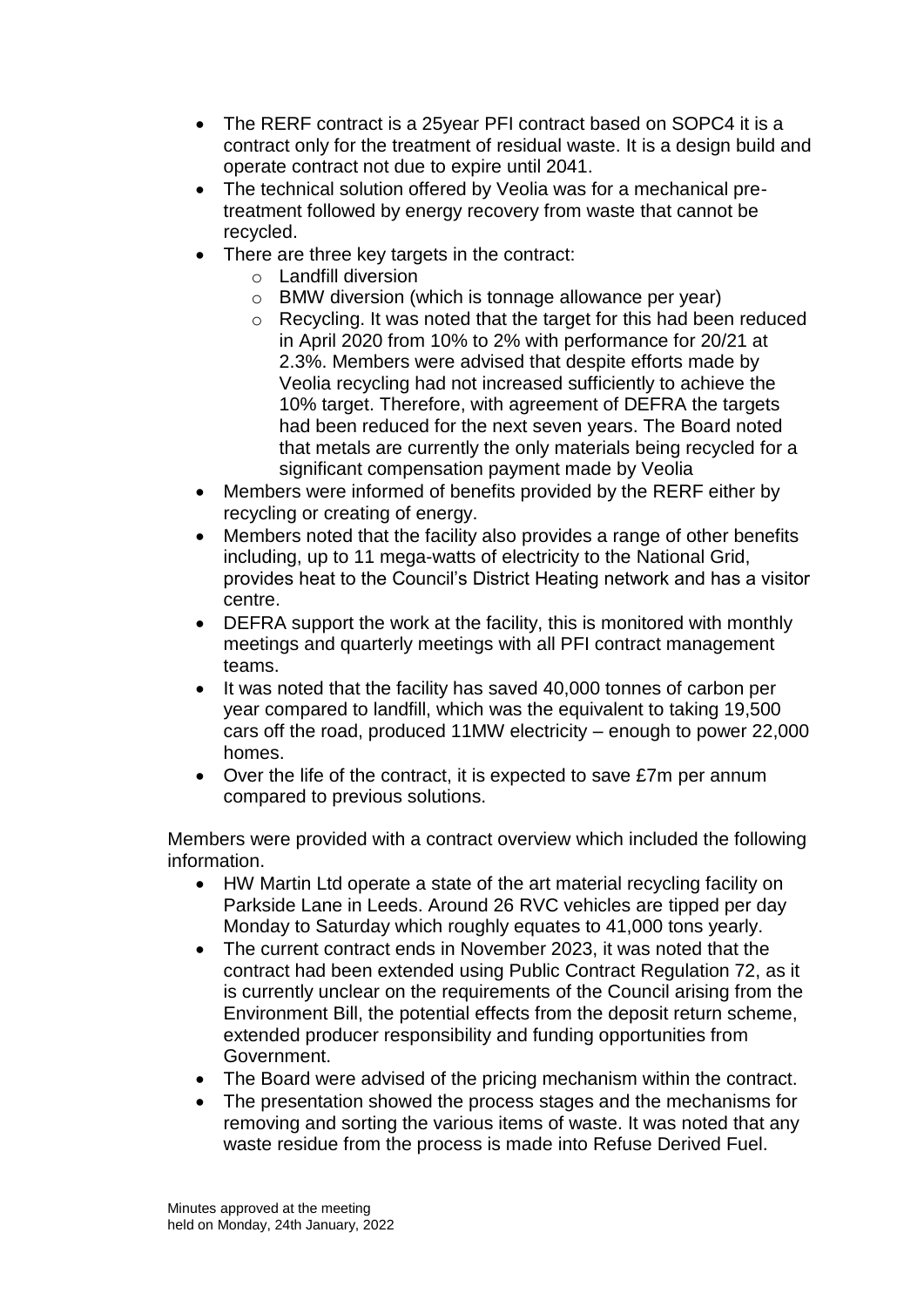- Members noted that performance and outcomes are measured using information gathered from monthly reporting where material tonnes, price and performance are tracked. Operational issues, H&S issues, legislative adherence are monitored through the contract management process. It was also noted that 6 monthly due diligence audits are carried out on all waste contractors.
- HW Martin provided the Board with a brief background of the company, explaining that they are part of the Martin Company established in 1996. The company is all about recyclables, with 99% of their clients being local councils, they extract valuable recyclable materials from waste.
- It was noted that the Council is measured by how they perform in relation to tonnage which is contradictory in relation to carbon impact. Members were informed that as a Council we are driven by Government Strategy which is still subject to consultation. The focus for the Council needs to be on re-using such materials as textiles with an aim to reducing our carbon impact. The Chair requested that the list referred to in relation to re-using waste and the carbon impact be sent to the PSA, to circulate to the Board.

Members' discussions included:

- Collection and recycling of glass and the issues in relation to glass collection. It was noted that Leeds currently collected approximately 13,000 tonnes of glass.
- Types of recyclable materials which are best for recycling to ensure that the Council continues to sustain performance in relation to low carbon impact.
- Kerbside waste collections, which would achieve the best use of resources and performance and provide ease of recycling for Leeds residents. Discussion was focused on garden waste, food waste, glass and textile recycling.
- Promotion of the recycle, re-use and reduce agenda. It was noted that third sector organisations were supportive of this. An example of a successful Leeds campaign to re-use school uniforms was provided. The Leeds by Example website can provide useful information about recycling and re-using items.
- The Board noted that if food waste was collected, it would make people more aware of how much food was wasted and this may drive down food waste, it is also possible that it could increase food waste as people may feel like it is going somewhere useful anyway.
- There was discussion of the 20p deposit return scheme in relation to glass collection and the possibility of Leeds introducing a scheme. In a linked discussion it was noted that the Council was looking at the fashion industry and work in this area was currently ongoing with the University in terms of textile recycling or re-use of clothing.
- It was noted that there are no plans for charging for garden waste collection and that where Council's do charge, they collected significantly less than Leeds.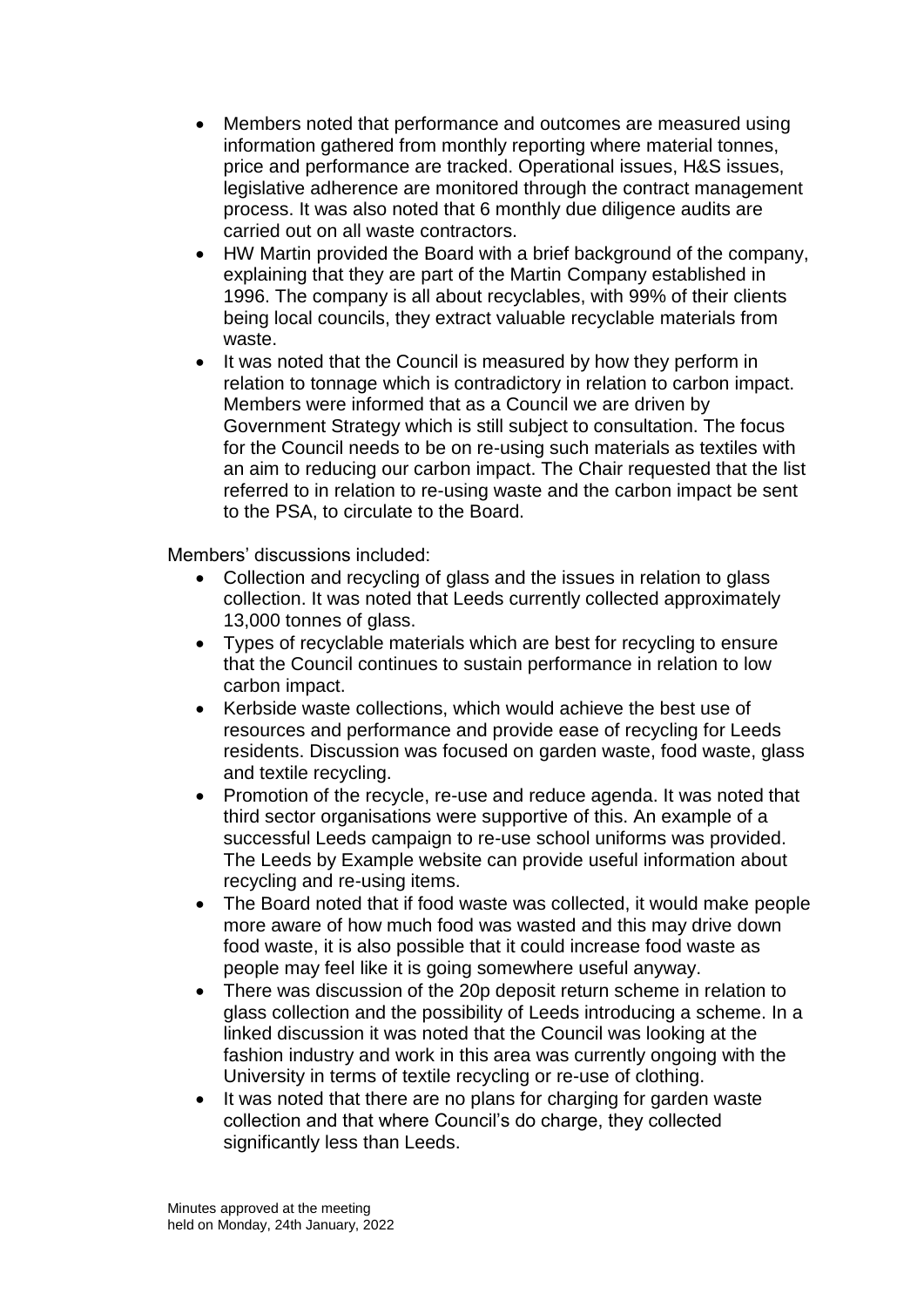- The Board discussed Wakefield Council and their recycling of polystyrene. Leeds does not collect polystyrene as it breaks down into small particles. The Board was advised that there was a number of different types of polystyrene and work was ongoing externally to the Council with food manufacturers who use polystyrene in containers for change to reduce this type of waste.
- Advertising of what and what cannot be recycled is sent to residents on an annual basis and will again be sent out before Christmas.
- In relation to other cities waste management, Leeds was comparable. Options would be discussed with DEFRA in relation to collecting food waste, with an option to co-mingle waste with garden waste collections. The Board noted that the Council was still awaiting guidance and clarity on management of co-mingled waste.
- Work was ongoing with the route review to look at how to make the service more efficient.
- The District Heating System receives energy from the RERF. It was noted that the RERF has a capacity to collect 20MW of electricity. On a regular basis no more than 6MW is used by the district system, however, more sites are being added.
- The Board discussed the impact of food waste on the RERF and the calorific value of items, for example different types of plastic, that are recycled there and how that impacts on performance of the facility.
- That while the Council does need to comply with Government requirements, it should have its own view on the best way forward driven by carbon impact in line with the climate emergency.

The Chair in closing the item said that there was a need for a coherent national strategy on waste and looked forward to seeing it in the New Year, he hoped that it would look at the increased impact of carbon rather than on the tonnage of carbon. He suggested that the Board need to be aware of this and for it to be a focus.

The Chair invited Cllr Rafique to add his comments. Cllr Rafique thanked the Scrutiny Board for their input into this as a move forward. This had highlighted the good initiatives in Leeds. However, there was still a need for clear guidance and how waste management would be funded.

Cllr Rafique thanked the contractors for their hard work and requested that his gratitude was passed onto the staff particularly over the last 20 months.

The Chair reiterated Cllr Rafique's comments.

# **RESOLVED** – To note:

a) The contents of the Appendices 1 and 2 providing relevant information on service costs, tonnages of waste collected, recycling rates and the contractual arrangements Leeds has in order to deal with different waste streams and highlight further areas of interest linked to the scrutiny inquiry that can be brought back to future meetings of the Board.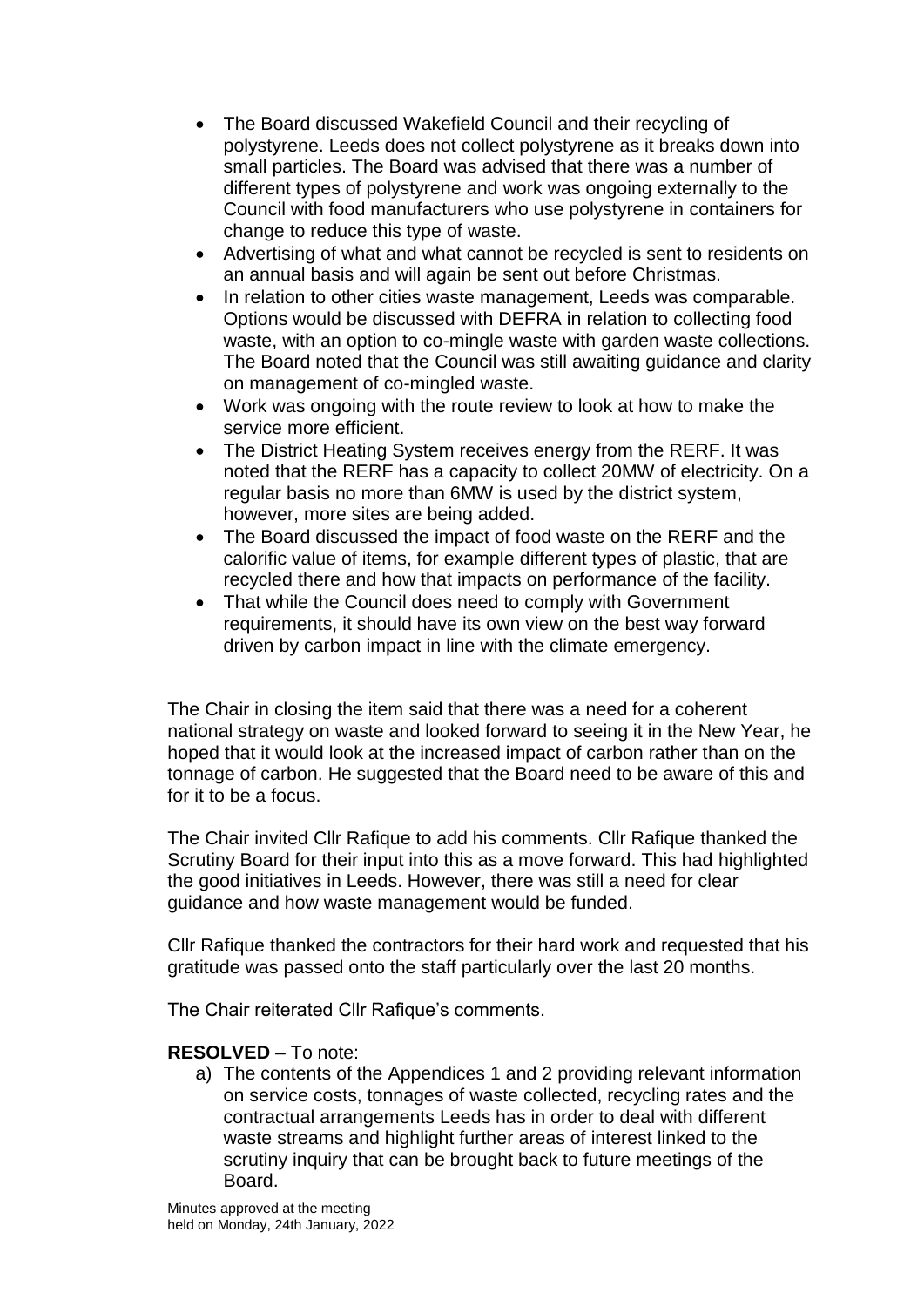b) The evidence provided by the guests and use this to assist in the formulation of a scrutiny statement to be reported back to the Environment, Housing and Communities Board.

# **35 Future Ways of Working - Update on Estate Realisation and Staff Survey**

The report from the Director of City Development provided a further update on the Board's ongoing work looking at agile working, developing new ways of working and estate realisation as well as employee wellbeing.

In attendance for this item were:

- Cllr Debra Coupar Executive Member for Resources
- Mark Mills Head of Asset Management
- Graham Sephton Head of HR

The Board were informed of the following points:

- The pandemic had accelerated service change to a more digital focus, with staff forced to work from home, more hybrid approaches to working arrangements and service delivery.
- Work on estate realisation has been ongoing for 5 years. The Council has reduced its estate in the city centre from 17 buildings to 3. The Council's buildings currently have front facing services and the aim is to make the customer experience better and easier.
- Feedback from the staff survey shows that staff are supportive of the new ways of working including the flexibility to work from home and the way workspace has been set out. The way in which the Council works has been changed through engagement with staff, trade unions and Members.
- 4 employee wellbeing surveys have been undertaken with results for the latest undertaken in August 2021, within the submitted report. It was noted that since the survey of October 2020 there had been some improvement in how staff were feeling. Support has been offered to staff who need it.

Cllr Coupar advised the Board that work on the estate was still ongoing and had been for many years this was not as an impact of the pandemic. The changing the workplace programme had recognised improvements in digital working and this has been progressed. Much of the Council's estate is ageing and in need of refurbishment to bring it up to date and to ensure that it has the best carbon footprint that it can. Cllr Coupar reassured the Board that there would be consultation on any proposals.

In response to questions from the Members the Board were provided with the following information:

- Consideration would be given to converting buildings to housing. The Housing Growth Team are provided with those buildings which are to be put up for sale or lease to assess potential for housing.
- Any listed buildings which are to be sold would be done only in consultation with the community and local ward members. The Council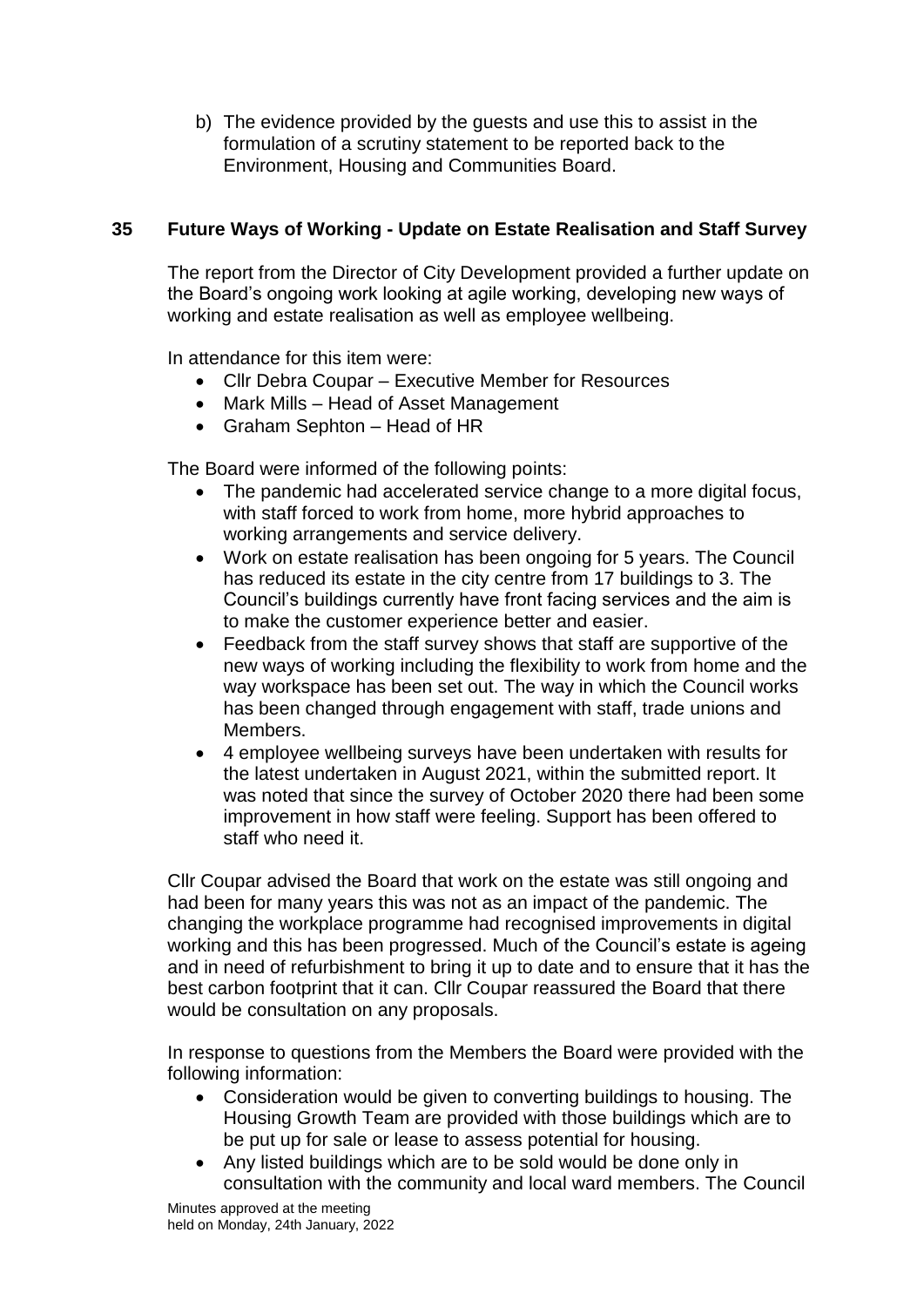has a large number of heritage buildings and recognises that it is not always the best custodian of such buildings. It does not wish to see some of these buildings left to become derelict and decayed. Appropriate consideration is given to heritage buildings some taking years for a decision to be made.

- Community Asset Transfers are considered with Bramley Baths and Yeadon Town Hall a demonstration of where this has been successful.
- It was recognised that Community Hubs have been a valuable resource for staff to work instead of working from home or travelling into the city centre. They have also provided a valuable service to people in the community.
- Members suggested that work in relation to heating buildings whilst ensuring they are properly ventilated should take place especially in buildings used regularly by residents, such as libraries.
- It was noted that IDS are due to attend the Board in February 2022, in relation to agile working.
- It was noted that a third of staff had responded to the staff survey. Responses had been received from staff working in front line services and staff working from home. It was not possible to say if it was the same staff responding on all the surveys.
- It was acknowledged that some buildings where staff are employed had not seen the same level of consideration in relation to the workspace such as depots.
- It was recognised that the estates management systems were not consistent. Work was ongoing with IDS to have one single system which allows real time data.

Councillor Flynn expressed his disappointment that IDS were not at the meeting as he had a few questions he wished to put to them both from an agile working perspective and from a personal perspective. It had been noted that IDS would be attending Scrutiny Board in February 2022.

The Board suggested that base data was required from the directorates in relation to service delivery. They wished to know about impact on service, the quality of service, purpose of the buildings. It was the view that service delivery data needs to be considered in relation to the experience of customers and residents.

# **RESOLVED** - To:

- a) Note the content of the report
- b) Consider and provide comment on the work to date and future estate realisation opportunities.

# **36 Agency Staffing and Overtime - Update Report**

The Chief Officer Human Resources submitted a report on agency staffing at Leeds City Council covering costs, overtime, value for money, the recent Early leavers Initiative (ELI), the impact on financial strategies and links to inclusive growth.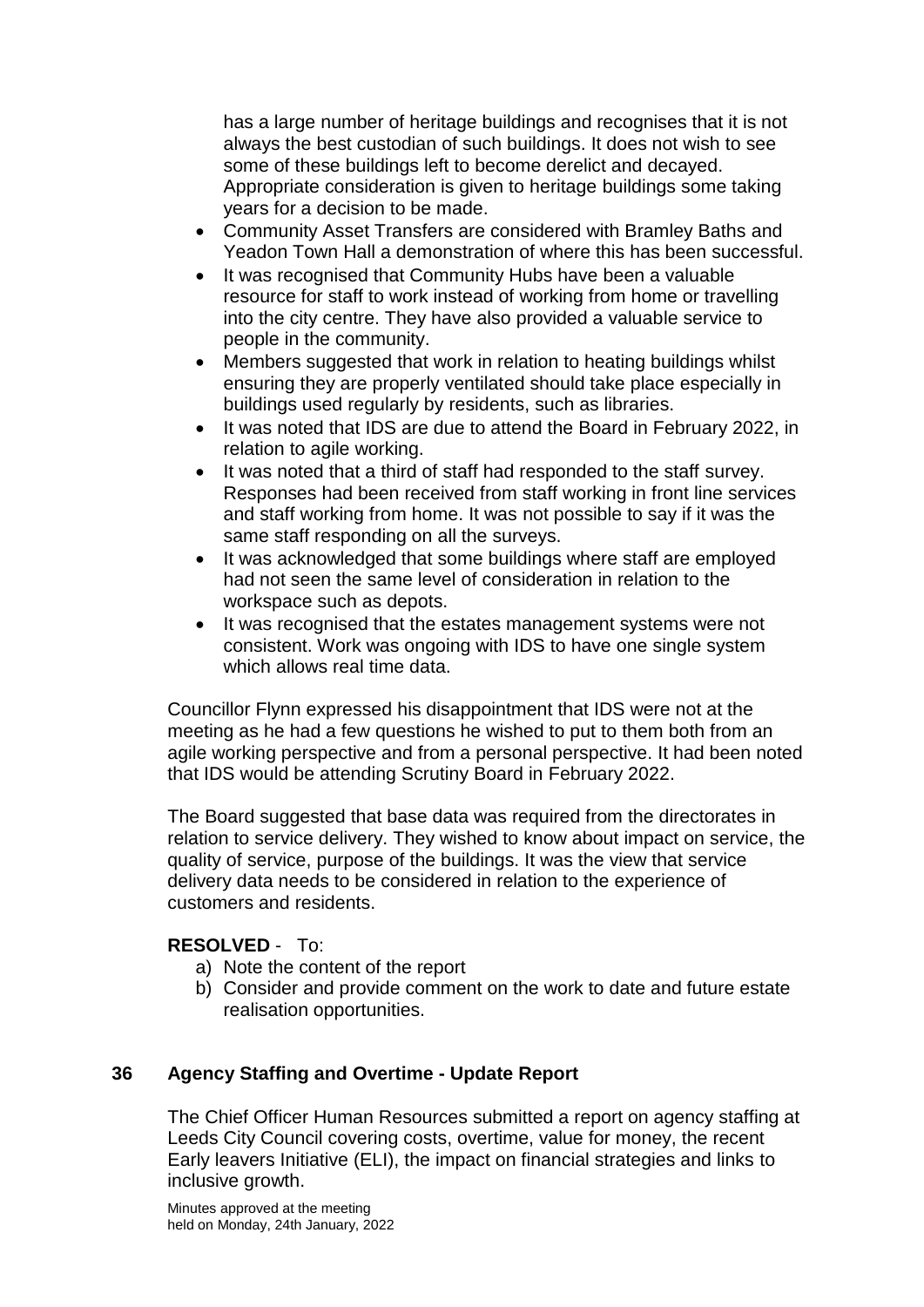Alex Watson – Head of HR attended for this item.

The Board were informed of the following points:

- This report was a follow up to the report submitted in July 2021. It provided an update on services and work done and the effects of the pandemic.
- Spend for the service is the same as last year at this midway point.
- Highlights from the report were noted as:
	- o IDS who had shown a reliance on agency staff and were now bringing this back in house through permanent staffing on the structure
	- o Assistance was being given to support managers on sickness and attendance issues
	- $\circ$  Leave was still an issue and the team were looking at how this can be better managed including the booking of leave and ensuring sufficient staff cover
	- o ELI this initiative had saved money and was sustainable.

Responding to questions from Members the Board were informed of the following:

- It was acknowledged that sickness levels were increasing. This was a concern with work ongoing to assess this.
- Overtime was paid in relation to responsive services. It was difficult to clarify spend in relation to agency spend and overtime spend as this was often seasonal. More work would be undertaken to provide details and ensure that rotas were robust enough.
- The team would look at the use of a wider pool of staffing that could be used in place of agency staffing, key problems could ensuring those staff do have full time roles and also past experience at other Councils where a pool approach had not fully worked.
- Sickness in the main seemed to relate to stress, muscular skeletal issues and mental health issues. The figures do take into consideration staff with long Covid. The officer offered to clarify if the figures included Covid.

The Board requested information in relation to the retention of Social Workers.

### **RESOLVED** - To

- a) Note the current position regarding the use of agency workers and overtime
- b) Note the ongoing demands that different services are facing
- c) Note the resourcing solutions that have been achieved and options being proposed to further develop and apply these.
- d) Consider the need for further updates and progress reports